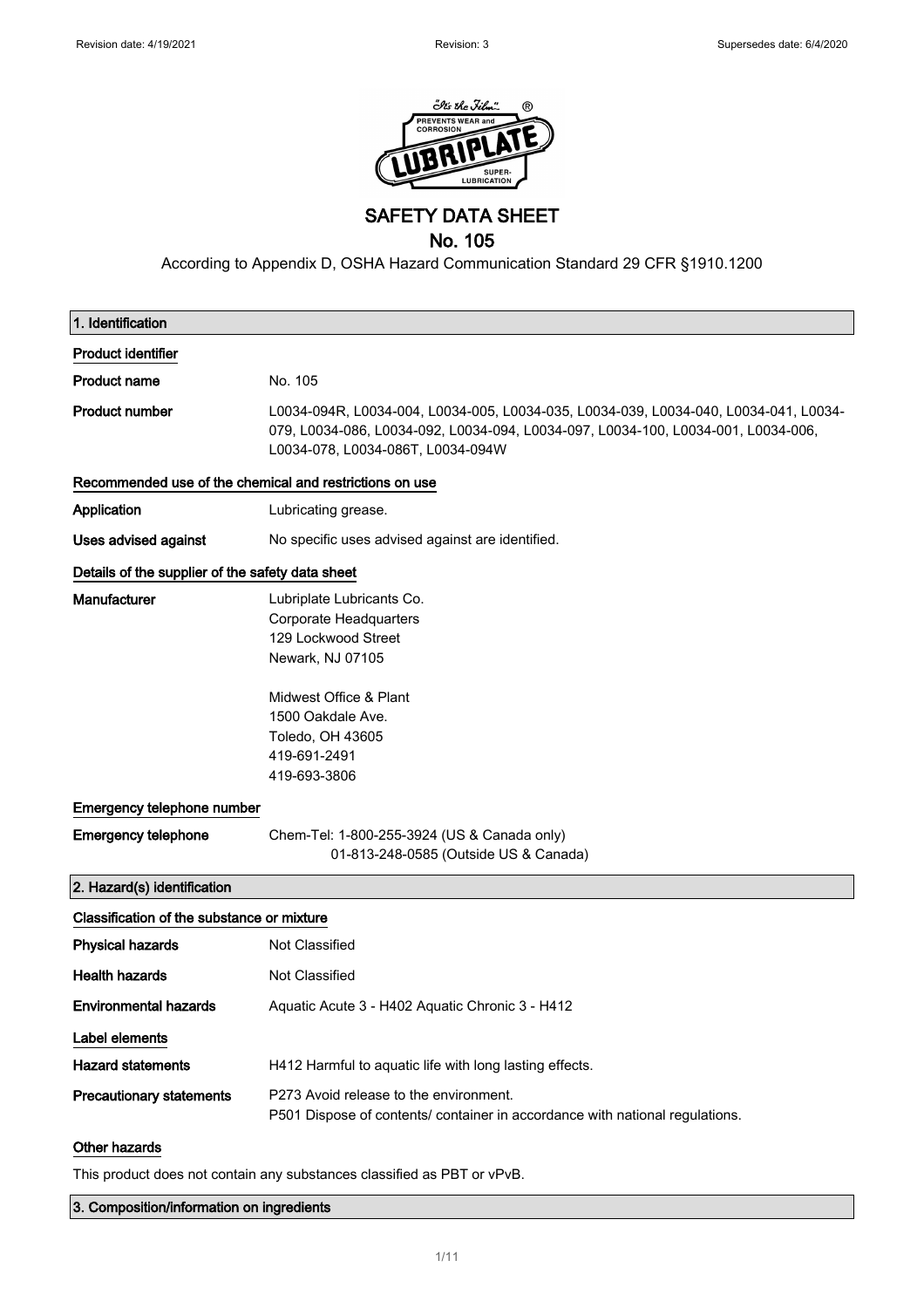## Mixtures

| <b>MIXTURES</b>                                                      |                                                                                                                                                                                                                                                                                                                                                                                                                                                                                                                                                                                                                                                                                               |
|----------------------------------------------------------------------|-----------------------------------------------------------------------------------------------------------------------------------------------------------------------------------------------------------------------------------------------------------------------------------------------------------------------------------------------------------------------------------------------------------------------------------------------------------------------------------------------------------------------------------------------------------------------------------------------------------------------------------------------------------------------------------------------|
| Distillates (petroleum), hydrotreated heavy naphthenic               | 60-100%                                                                                                                                                                                                                                                                                                                                                                                                                                                                                                                                                                                                                                                                                       |
| CAS number: 64742-52-5                                               |                                                                                                                                                                                                                                                                                                                                                                                                                                                                                                                                                                                                                                                                                               |
| Classification<br>Not Classified                                     |                                                                                                                                                                                                                                                                                                                                                                                                                                                                                                                                                                                                                                                                                               |
|                                                                      |                                                                                                                                                                                                                                                                                                                                                                                                                                                                                                                                                                                                                                                                                               |
| zinc oxide<br>CAS number: 1314-13-2                                  | $1 - 5%$                                                                                                                                                                                                                                                                                                                                                                                                                                                                                                                                                                                                                                                                                      |
|                                                                      |                                                                                                                                                                                                                                                                                                                                                                                                                                                                                                                                                                                                                                                                                               |
| M factor (Acute) = $1$                                               | M factor (Chronic) = $1$                                                                                                                                                                                                                                                                                                                                                                                                                                                                                                                                                                                                                                                                      |
| Classification<br>Aquatic Acute 1 - H400<br>Aquatic Chronic 1 - H410 |                                                                                                                                                                                                                                                                                                                                                                                                                                                                                                                                                                                                                                                                                               |
|                                                                      | The full text for all hazard statements is displayed in Section 16.                                                                                                                                                                                                                                                                                                                                                                                                                                                                                                                                                                                                                           |
| <b>Composition comments</b>                                          | * The exact percentage withheld as a trade secret in accordance with 29 CFR 1910.1200.                                                                                                                                                                                                                                                                                                                                                                                                                                                                                                                                                                                                        |
| 4. First-aid measures                                                |                                                                                                                                                                                                                                                                                                                                                                                                                                                                                                                                                                                                                                                                                               |
| Description of first aid measures                                    |                                                                                                                                                                                                                                                                                                                                                                                                                                                                                                                                                                                                                                                                                               |
| <b>General information</b>                                           | Get medical attention immediately. Show this Safety Data Sheet to the medical personnel.                                                                                                                                                                                                                                                                                                                                                                                                                                                                                                                                                                                                      |
| Inhalation                                                           | Remove affected person from source of contamination. Move affected person to fresh air and<br>keep warm and at rest in a position comfortable for breathing. Maintain an open airway.<br>Loosen tight clothing such as collar, tie or belt. When breathing is difficult, properly trained<br>personnel may assist affected person by administering oxygen. Place unconscious person on<br>their side in the recovery position and ensure breathing can take place.                                                                                                                                                                                                                            |
| Ingestion                                                            | Rinse mouth thoroughly with water. Give a few small glasses of water or milk to drink. Stop if<br>the affected person feels sick as vomiting may be dangerous. Do not induce vomiting unless<br>under the direction of medical personnel. If vomiting occurs, the head should be kept low so<br>that vomit does not enter the lungs. Never give anything by mouth to an unconscious person.<br>Move affected person to fresh air and keep warm and at rest in a position comfortable for<br>breathing. Place unconscious person on their side in the recovery position and ensure<br>breathing can take place. Maintain an open airway. Loosen tight clothing such as collar, tie or<br>belt. |
| <b>Skin Contact</b>                                                  | Rinse with water.                                                                                                                                                                                                                                                                                                                                                                                                                                                                                                                                                                                                                                                                             |
| Eye contact                                                          | Rinse immediately with plenty of water. Remove any contact lenses and open eyelids wide<br>apart. Continue to rinse for at least 10 minutes.                                                                                                                                                                                                                                                                                                                                                                                                                                                                                                                                                  |
| <b>Protection of first aiders</b>                                    | First aid personnel should wear appropriate protective equipment during any rescue.                                                                                                                                                                                                                                                                                                                                                                                                                                                                                                                                                                                                           |
|                                                                      | Most important symptoms and effects, both acute and delayed                                                                                                                                                                                                                                                                                                                                                                                                                                                                                                                                                                                                                                   |
| <b>General information</b>                                           | See Section 11 for additional information on health hazards. The severity of the symptoms<br>described will vary dependent on the concentration and the length of exposure.                                                                                                                                                                                                                                                                                                                                                                                                                                                                                                                   |
| Inhalation                                                           | A single exposure may cause the following adverse effects: Temporary irritation.                                                                                                                                                                                                                                                                                                                                                                                                                                                                                                                                                                                                              |

Ingestion May cause discomfort if swallowed. May cause stomach pain or vomiting.

Skin contact **Prolonged contact may cause dryness of the skin.** 

Eye contact May be slightly irritating to eyes.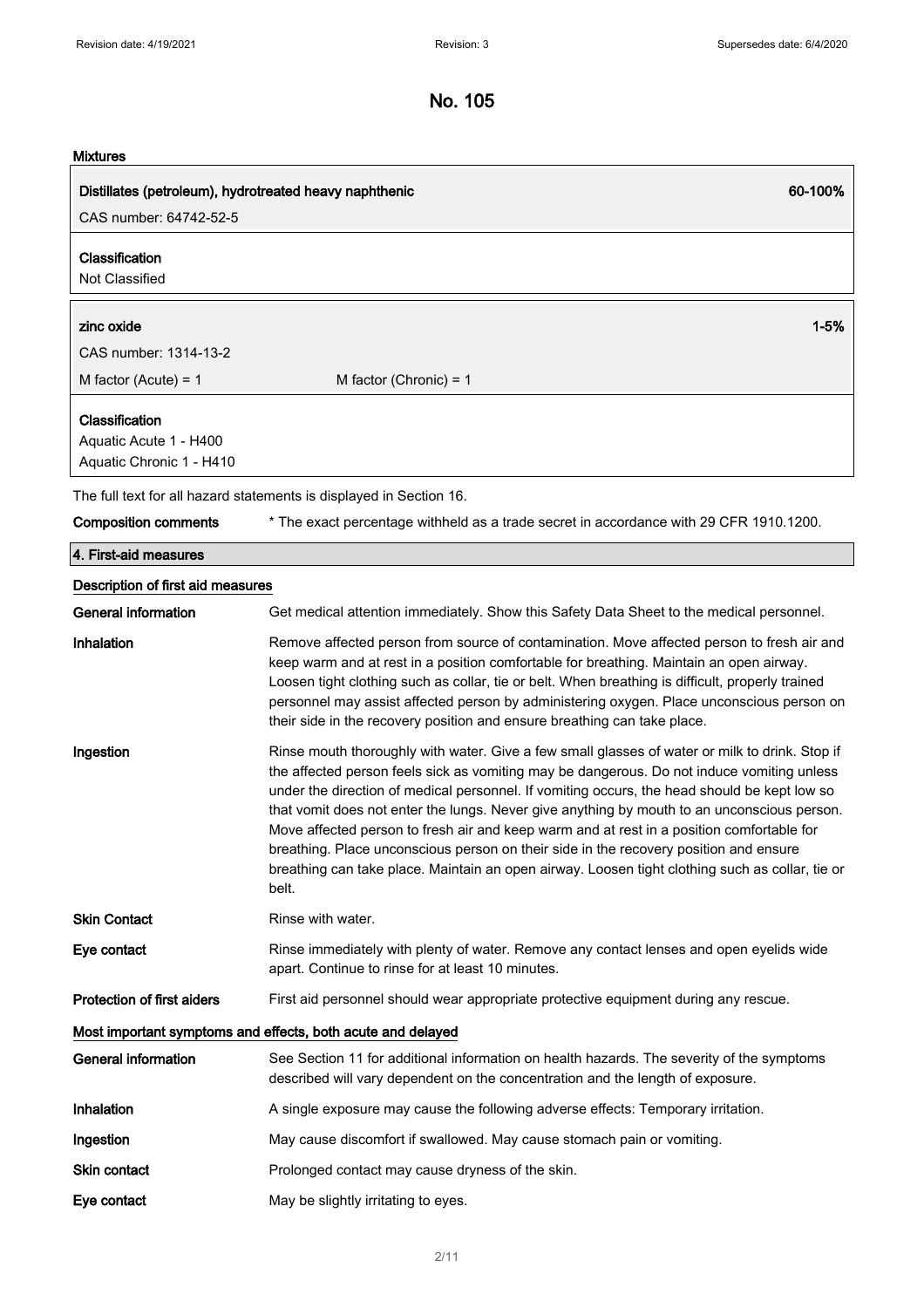## Indication of immediate medical attention and special treatment needed

| Notes for the doctor                                  | Treat symptomatically.                                                                                                                                                                                                                                                                                                                                                                                                                                                |
|-------------------------------------------------------|-----------------------------------------------------------------------------------------------------------------------------------------------------------------------------------------------------------------------------------------------------------------------------------------------------------------------------------------------------------------------------------------------------------------------------------------------------------------------|
| 5. Fire-fighting measures                             |                                                                                                                                                                                                                                                                                                                                                                                                                                                                       |
| <b>Extinguishing media</b>                            |                                                                                                                                                                                                                                                                                                                                                                                                                                                                       |
| Suitable extinguishing media                          | The product is not flammable. Extinguish with alcohol-resistant foam, carbon dioxide, dry<br>powder or water fog. Use fire-extinguishing media suitable for the surrounding fire.                                                                                                                                                                                                                                                                                     |
| Unsuitable extinguishing<br>media                     | Do not use water jet as an extinguisher, as this will spread the fire.                                                                                                                                                                                                                                                                                                                                                                                                |
| Special hazards arising from the substance or mixture |                                                                                                                                                                                                                                                                                                                                                                                                                                                                       |
| Specific hazards                                      | None known.                                                                                                                                                                                                                                                                                                                                                                                                                                                           |
| Hazardous combustion<br>products                      | Thermal decomposition or combustion products may include the following substances:<br>Harmful gases or vapors.                                                                                                                                                                                                                                                                                                                                                        |
| Advice for firefighters                               |                                                                                                                                                                                                                                                                                                                                                                                                                                                                       |
| Protective actions during<br>firefighting             | Avoid breathing fire gases or vapors. Evacuate area. Cool containers exposed to heat with<br>water spray and remove them from the fire area if it can be done without risk. Cool containers<br>exposed to flames with water until well after the fire is out. Avoid discharge to the aquatic<br>environment. Control run-off water by containing and keeping it out of sewers and<br>watercourses. If risk of water pollution occurs, notify appropriate authorities. |
| Special protective equipment<br>for firefighters      | Wear positive-pressure self-contained breathing apparatus (SCBA) and appropriate protective<br>clothing. Standard Firefighter's clothing including helmets, protective boots and gloves will<br>provide a basic level of protection for chemical incidents.                                                                                                                                                                                                           |
| 6. Accidental release measures                        |                                                                                                                                                                                                                                                                                                                                                                                                                                                                       |

### Personal precautions, protective equipment and emergency procedures

|                                                      | processering processes a quipment and conseigning processes a                                                                                                                                                                                                                                                                                                                                                                                                                                                                                                                                                                         |
|------------------------------------------------------|---------------------------------------------------------------------------------------------------------------------------------------------------------------------------------------------------------------------------------------------------------------------------------------------------------------------------------------------------------------------------------------------------------------------------------------------------------------------------------------------------------------------------------------------------------------------------------------------------------------------------------------|
| <b>Personal precautions</b>                          | No action shall be taken without appropriate training or involving any personal risk. Keep<br>unnecessary and unprotected personnel away from the spillage. Wear protective clothing as<br>described in Section 8 of this safety data sheet. Follow precautions for safe handling<br>described in this safety data sheet. Wash thoroughly after dealing with a spillage. Ensure<br>procedures and training for emergency decontamination and disposal are in place. Do not<br>touch or walk into spilled material.                                                                                                                    |
| <b>Environmental precautions</b>                     |                                                                                                                                                                                                                                                                                                                                                                                                                                                                                                                                                                                                                                       |
| <b>Environmental precautions</b>                     | Avoid discharge into drains or watercourses or onto the ground. Avoid discharge to the<br>aquatic environment. Large Spillages: Inform the relevant authorities if environmental pollution<br>occurs (sewers, waterways, soil or air).                                                                                                                                                                                                                                                                                                                                                                                                |
| Methods and material for containment and cleaning up |                                                                                                                                                                                                                                                                                                                                                                                                                                                                                                                                                                                                                                       |
| Methods for cleaning up                              | Wear protective clothing as described in Section 8 of this safety data sheet. Clear up spills<br>immediately and dispose of waste safely. Approach the spillage from upwind. Collect spillage<br>with a shovel and broom, or similar and reuse, if possible. Collect and place in suitable waste<br>disposal containers and seal securely. Flush contaminated area with plenty of water. Wash<br>thoroughly after dealing with a spillage. Dangerous for the environment. Do not empty into<br>drains. Dispose of waste to licensed waste disposal site in accordance with the requirements<br>of the local Waste Disposal Authority. |
| Reference to other sections                          | For personal protection, see Section 8. See Section 11 for additional information on health<br>hazards. See Section 12 for additional information on ecological hazards. For waste disposal,<br>see Section 13.                                                                                                                                                                                                                                                                                                                                                                                                                       |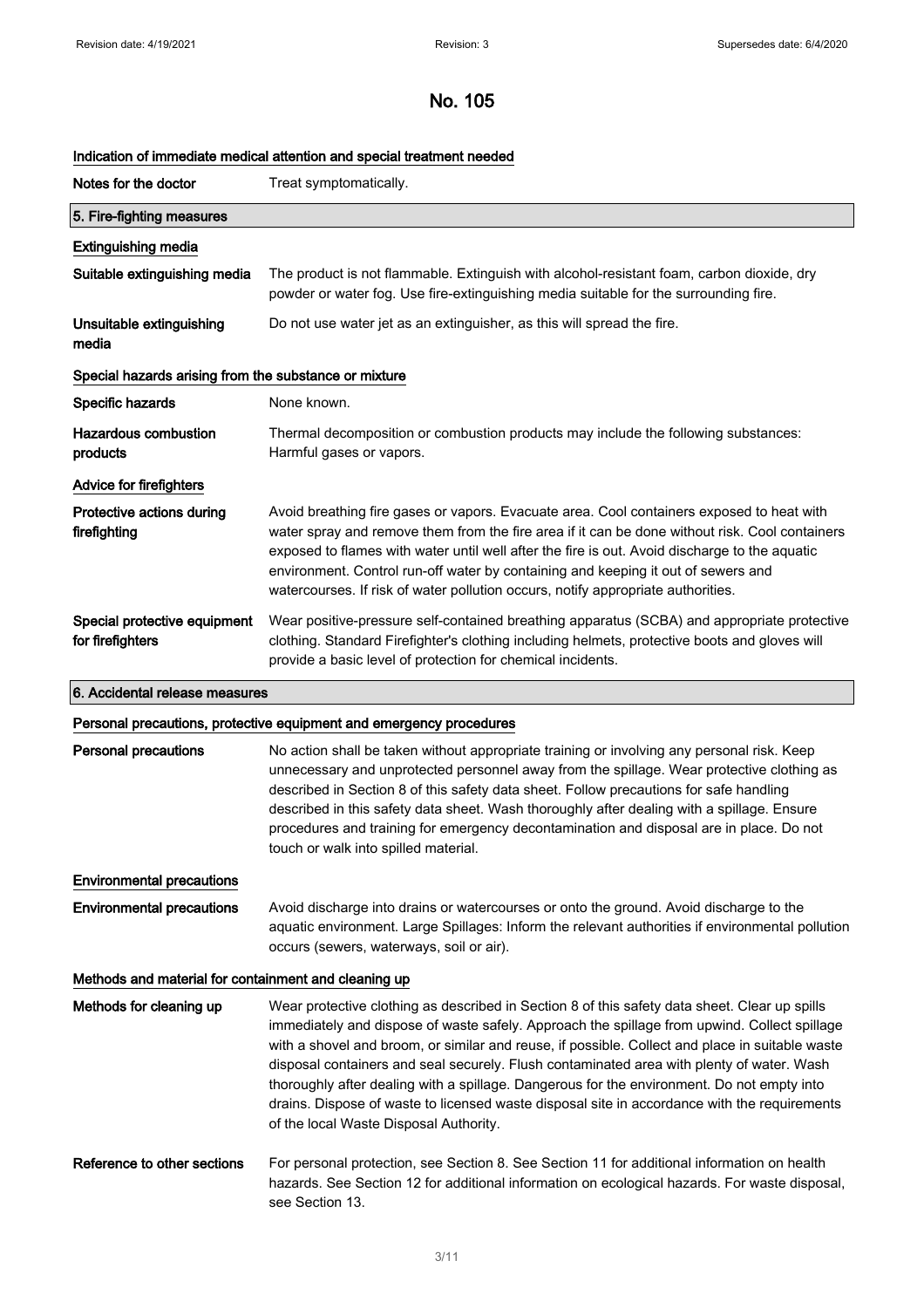### 7. Handling and storage

| Precautions for safe handling             |                                                                                                                                                                                                                                                                                                                                                                                                                                                 |
|-------------------------------------------|-------------------------------------------------------------------------------------------------------------------------------------------------------------------------------------------------------------------------------------------------------------------------------------------------------------------------------------------------------------------------------------------------------------------------------------------------|
| Usage precautions                         | Read and follow manufacturer's recommendations. Wear protective clothing as described in<br>Section 8 of this safety data sheet. Keep away from food, drink and animal feeding stuffs.<br>Keep container tightly sealed when not in use. Avoid discharge to the aquatic environment.<br>Do not handle until all safety precautions have been read and understood. Do not handle<br>broken packages without protective equipment.                |
| Advice on general<br>occupational hygiene | Wash promptly if skin becomes contaminated. Take off contaminated clothing and wash<br>before reuse. Wash contaminated clothing before reuse. Do not eat, drink or smoke when<br>using this product. Wash at the end of each work shift and before eating, smoking and using<br>the toilet. Change work clothing daily before leaving workplace.                                                                                                |
|                                           | Conditions for safe storage, including any incompatibilities                                                                                                                                                                                                                                                                                                                                                                                    |
| Storage precautions                       | Store away from incompatible materials (see Section 10). Store in accordance with local<br>regulations. Keep only in the original container. Keep container tightly closed, in a cool, well<br>ventilated place. Keep containers upright. Protect containers from damage. Utilize retaining<br>walls to prevent soil and water pollution in the event of spillage. The storage area floor should<br>be leak-tight, jointless and not absorbent. |
| Storage class                             | Miscellaneous hazardous material storage.                                                                                                                                                                                                                                                                                                                                                                                                       |
| Specific end uses(s)                      |                                                                                                                                                                                                                                                                                                                                                                                                                                                 |
| Specific end use(s)                       | The identified uses for this product are detailed in Section 1.                                                                                                                                                                                                                                                                                                                                                                                 |

### 8. Exposure controls/Personal protection

### Control parameters

### Occupational exposure limits

### Distillates (petroleum), hydrotreated heavy naphthenic

Mineral oil, excluding metal working fluids (pure, highly and severely refined) ACGIH

## zinc oxide

Long-term exposure limit (8-hour TWA): OSHA 5 mg/m<sup>3</sup> fume Long-term exposure limit (8-hour TWA): OSHA 15 mg/m<sup>3</sup> total dust Long-term exposure limit (8-hour TWA): ACGIH 2 mg/m<sup>3</sup> respirable fraction Short-term exposure limit (15-minute): ACGIH 10 mg/m<sup>3</sup> respirable fraction Long-term exposure limit (8-hour TWA): OSHA 5 mg/m<sup>3</sup> respirable fraction OSHA = Occupational Safety and Health Administration. ACGIH = American Conference of Governmental Industrial Hygienists.

## zinc oxide (CAS: 1314-13-2)

Immediate danger to life and health 500 mg/m³

#### Exposure controls

Protective equipment

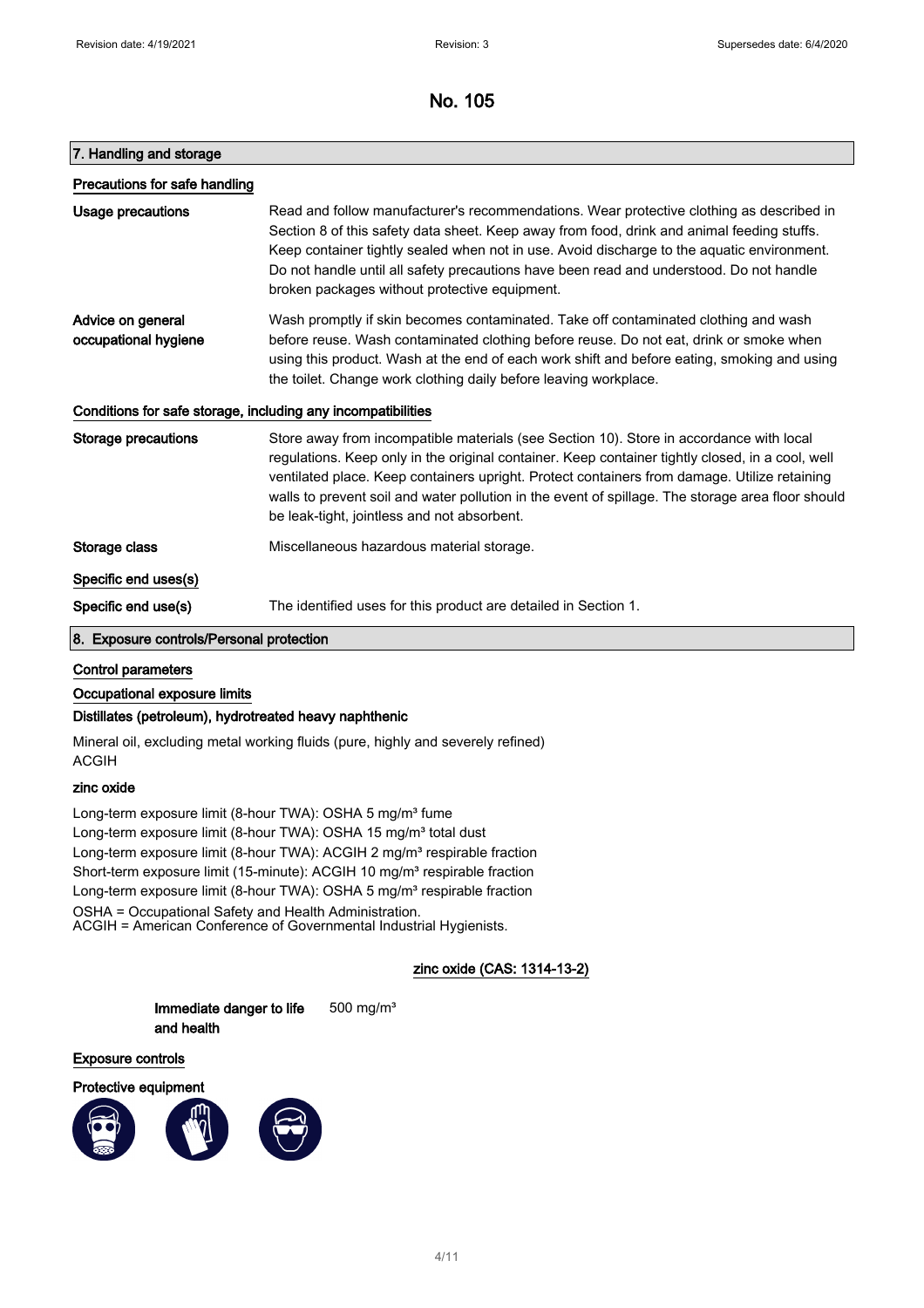| Appropriate engineering<br>controls       | Provide adequate ventilation. Personal, workplace environment or biological monitoring may<br>be required to determine the effectiveness of the ventilation or other control measures and/or<br>the necessity to use respiratory protective equipment. Use process enclosures, local exhaust<br>ventilation or other engineering controls as the primary means to minimize worker exposure.<br>Personal protective equipment should only be used if worker exposure cannot be controlled<br>adequately by the engineering control measures. Ensure control measures are regularly<br>inspected and maintained. Ensure operatives are trained to minimize exposure.                                                                          |
|-------------------------------------------|---------------------------------------------------------------------------------------------------------------------------------------------------------------------------------------------------------------------------------------------------------------------------------------------------------------------------------------------------------------------------------------------------------------------------------------------------------------------------------------------------------------------------------------------------------------------------------------------------------------------------------------------------------------------------------------------------------------------------------------------|
| Eye/face protection                       | Eyewear complying with an approved standard should be worn if a risk assessment indicates<br>eye contact is possible. Personal protective equipment for eye and face protection should<br>comply with OSHA 1910.133. Unless the assessment indicates a higher degree of protection<br>is required, the following protection should be worn: Tight-fitting safety glasses.                                                                                                                                                                                                                                                                                                                                                                   |
| Hand protection                           | Chemical-resistant, impervious gloves complying with an approved standard should be worn if<br>a risk assessment indicates skin contact is possible. The most suitable glove should be<br>chosen in consultation with the glove supplier/manufacturer, who can provide information<br>about the breakthrough time of the glove material. To protect hands from chemicals, gloves<br>should comply with OSHA 1910.138 and be demonstrated to be impervious to the chemical<br>and resist degradation. Considering the data specified by the glove manufacturer, check<br>during use that the gloves are retaining their protective properties and change them as soon<br>as any deterioration is detected. Frequent changes are recommended. |
| Other skin and body<br>protection         | Appropriate footwear and additional protective clothing complying with an approved standard<br>should be worn if a risk assessment indicates skin contamination is possible.                                                                                                                                                                                                                                                                                                                                                                                                                                                                                                                                                                |
| Hygiene measures                          | Provide eyewash station and safety shower. Contaminated work clothing should not be<br>allowed out of the workplace. Wash contaminated clothing before reuse. Clean equipment<br>and the work area every day. Good personal hygiene procedures should be implemented.<br>Wash at the end of each work shift and before eating, smoking and using the toilet. When<br>using do not eat, drink or smoke. Preventive industrial medical examinations should be carried<br>out. Warn cleaning personnel of any hazardous properties of the product.                                                                                                                                                                                             |
| <b>Respiratory protection</b>             | Respiratory protection complying with an approved standard should be worn if a risk<br>assessment indicates inhalation of contaminants is possible. Ensure all respiratory protective<br>equipment is suitable for its intended use and is NIOSH approved. Check that the respirator<br>fits tightly and the filter is changed regularly. Gas and combination filter cartridges should<br>comply with OSHA 1910.134. Full face mask respirators with replaceable filter cartridges<br>should comply with OSHA 1910.134. Half mask and quarter mask respirators with replaceable<br>filter cartridges should comply with OSHA 1910.134.                                                                                                      |
| <b>Environmental exposure</b><br>controls | Keep container tightly sealed when not in use. Emissions from ventilation or work process<br>equipment should be checked to ensure they comply with the requirements of environmental<br>protection legislation. In some cases, fume scrubbers, filters or engineering modifications to<br>the process equipment will be necessary to reduce emissions to acceptable levels.                                                                                                                                                                                                                                                                                                                                                                |

# 9. Physical and chemical properties

| Information on basic physical and chemical properties |                                        |
|-------------------------------------------------------|----------------------------------------|
| Appearance                                            | Solid.                                 |
| Color                                                 | White/off-white                        |
| Odor                                                  | Mild.                                  |
| Odor threshold                                        | Not available.                         |
| рH                                                    | Not available.                         |
| Melting point                                         | Not available.                         |
| Initial boiling point and range                       | $>288^{\circ}$ C ( $>550.4^{\circ}$ F) |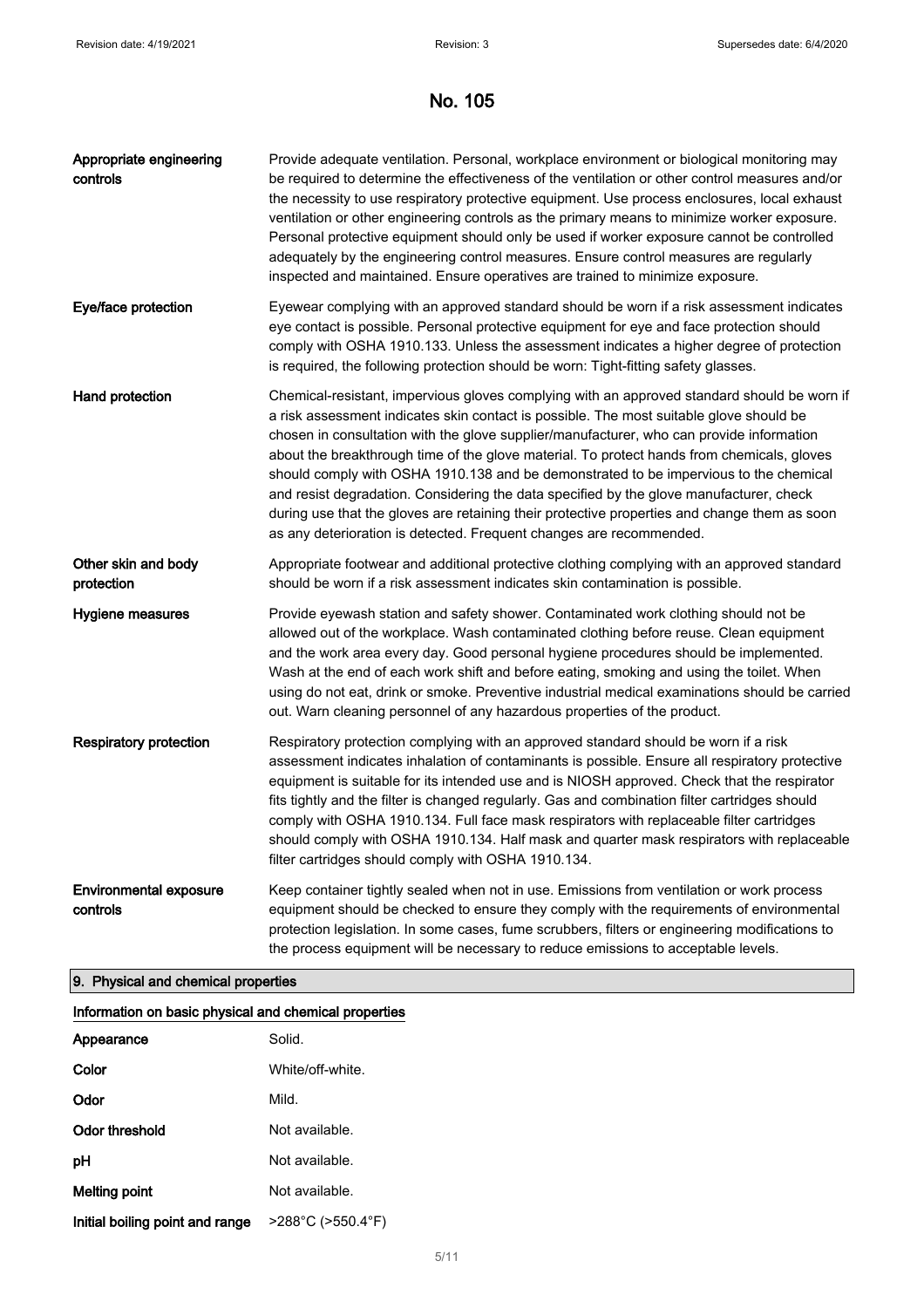# No. 105

| Flash point                                     | > 185°C/359.6°F Cleveland open cup.                                                                                                                                    |
|-------------------------------------------------|------------------------------------------------------------------------------------------------------------------------------------------------------------------------|
| <b>Evaporation rate</b>                         | $< 0.01$ (butyl acetate = 1)                                                                                                                                           |
| Upper/lower flammability or<br>explosive limits | Not available.                                                                                                                                                         |
| Vapor pressure                                  | <0.0013 kPa @ 25°C                                                                                                                                                     |
| Vapor density                                   | > 5                                                                                                                                                                    |
| <b>Relative density</b>                         | $0.89 - 0.93$                                                                                                                                                          |
| Solubility(ies)                                 | Insoluble in water.                                                                                                                                                    |
| <b>Partition coefficient</b>                    | Not available.                                                                                                                                                         |
| Auto-ignition temperature                       | Not available.                                                                                                                                                         |
| <b>Decomposition Temperature</b>                | Not available.                                                                                                                                                         |
| <b>Viscosity</b>                                | Not available.                                                                                                                                                         |
| <b>Explosive properties</b>                     | Not applicable.                                                                                                                                                        |
| <b>Oxidizing properties</b>                     | Not available.                                                                                                                                                         |
| Other information                               | None.                                                                                                                                                                  |
| 10. Stability and reactivity                    |                                                                                                                                                                        |
| <b>Reactivity</b>                               | See the other subsections of this section for further details.                                                                                                         |
| <b>Stability</b>                                | Stable at normal ambient temperatures and when used as recommended. Stable under the<br>prescribed storage conditions.                                                 |
| Possibility of hazardous<br>reactions           | No potentially hazardous reactions known.                                                                                                                              |
| Conditions to avoid                             | There are no known conditions that are likely to result in a hazardous situation.                                                                                      |
| Materials to avoid                              | No specific material or group of materials is likely to react with the product to produce a<br>hazardous situation.                                                    |
| Hazardous decomposition<br>products             | Does not decompose when used and stored as recommended. Thermal decomposition or<br>combustion products may include the following substances: Harmful gases or vapors. |
| 11. Toxicological information                   |                                                                                                                                                                        |
| Information on toxicological effects            |                                                                                                                                                                        |
| Acute toxicity - oral                           |                                                                                                                                                                        |
| Summary                                         | Based on available data the classification criteria are not met.                                                                                                       |
| Notes (oral LD <sub>50</sub> )                  | Based on available data the classification criteria are not met.                                                                                                       |
| Acute toxicity - dermal                         |                                                                                                                                                                        |
| Summary                                         | Based on available data the classification criteria are not met.                                                                                                       |
| Notes (dermal LD <sub>50</sub> )                | Based on available data the classification criteria are not met.                                                                                                       |
| <b>Acute toxicity - inhalation</b><br>Summary   | Based on available data the classification criteria are not met.                                                                                                       |
|                                                 |                                                                                                                                                                        |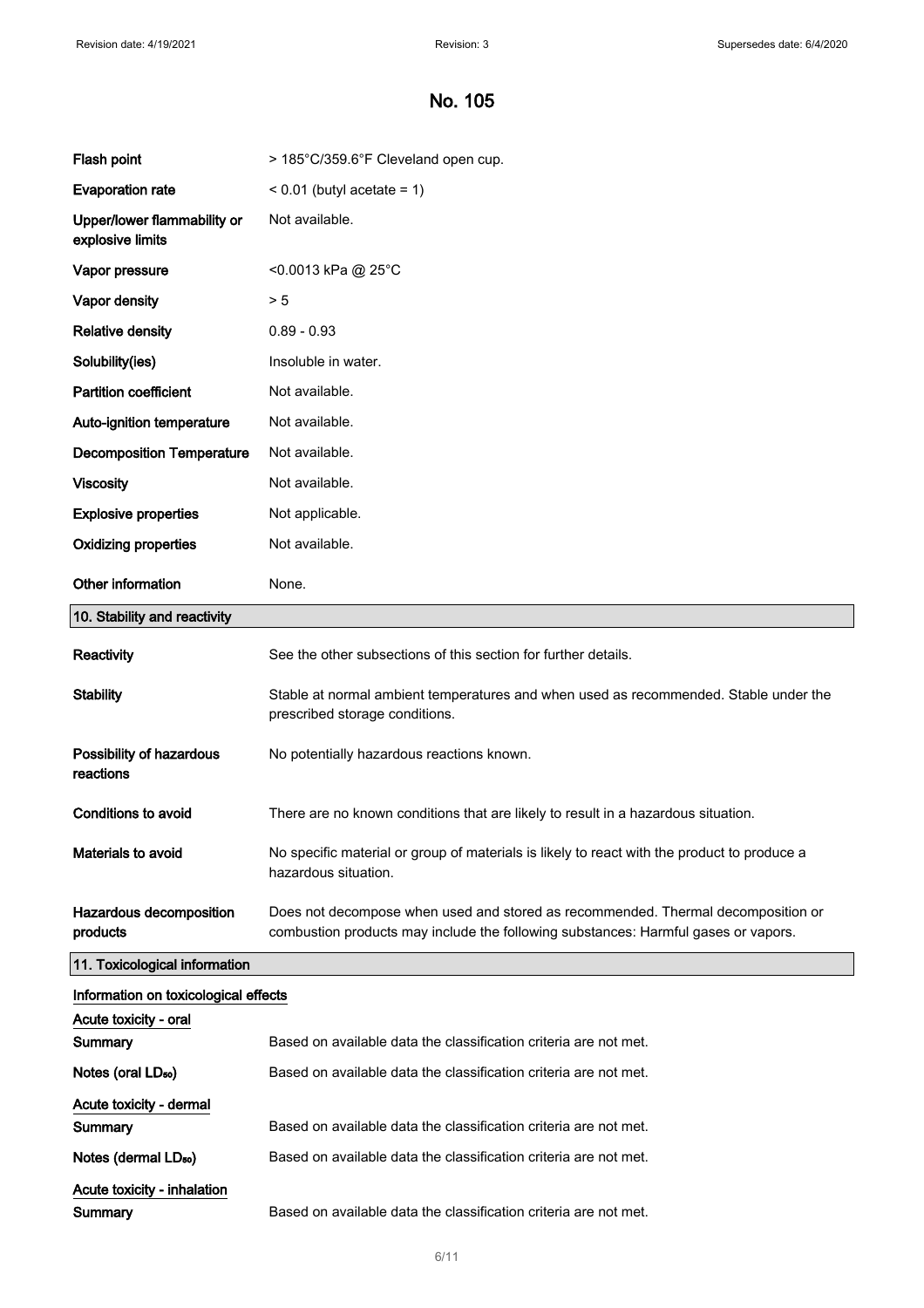| The severity of the symptoms described will vary dependent on the concentration and the |
|-----------------------------------------------------------------------------------------|
|                                                                                         |
|                                                                                         |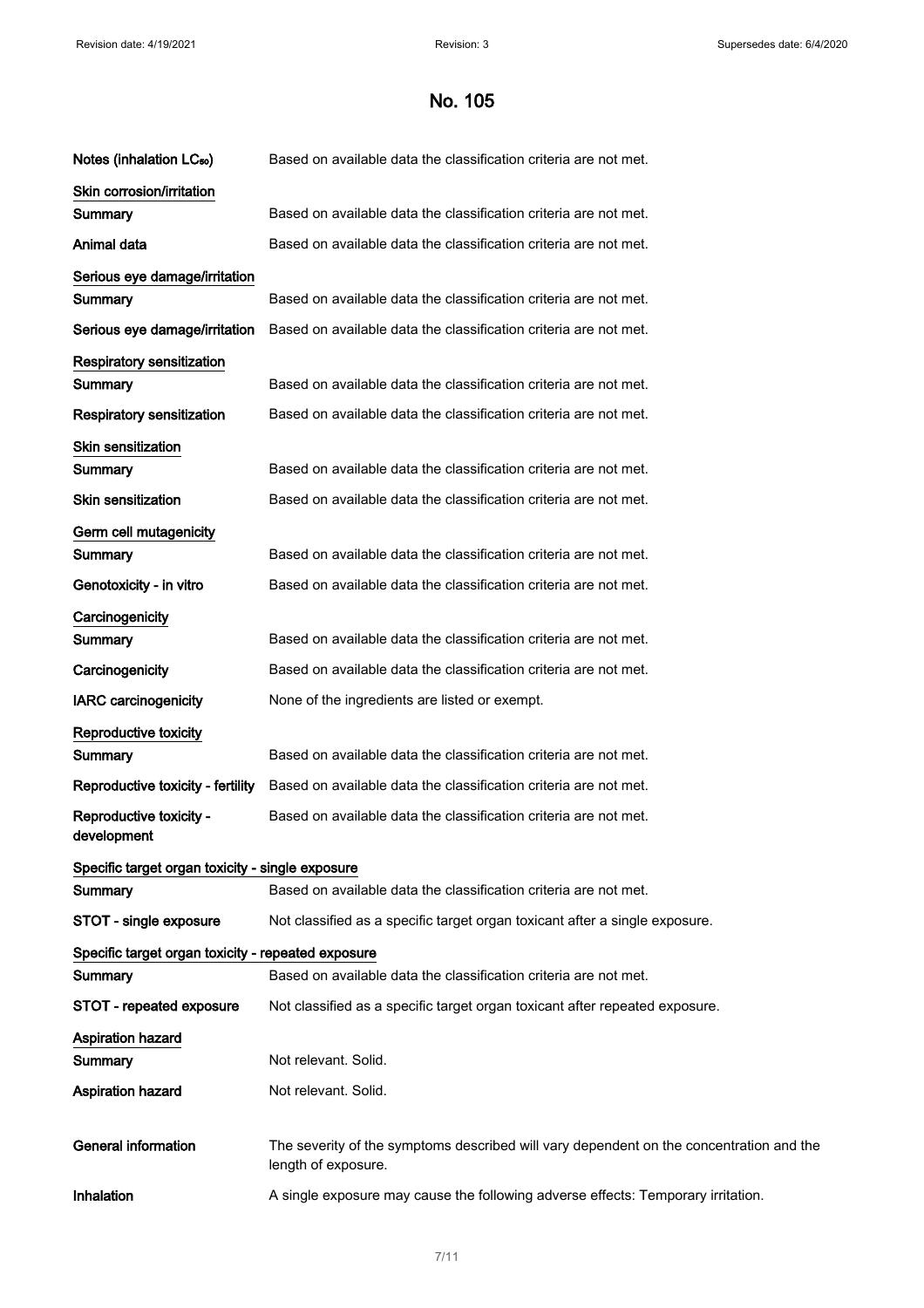| Ingestion                           | May cause discomfort if swallowed. May cause stomach pain or vomiting.                                                                                                                                                                                                                                                                                                                                                                                                                                                                                                                                                                                                                                                                                  |
|-------------------------------------|---------------------------------------------------------------------------------------------------------------------------------------------------------------------------------------------------------------------------------------------------------------------------------------------------------------------------------------------------------------------------------------------------------------------------------------------------------------------------------------------------------------------------------------------------------------------------------------------------------------------------------------------------------------------------------------------------------------------------------------------------------|
| <b>Skin Contact</b>                 | Prolonged contact may cause dryness of the skin.                                                                                                                                                                                                                                                                                                                                                                                                                                                                                                                                                                                                                                                                                                        |
| Eye contact                         | May be slightly irritating to eyes.                                                                                                                                                                                                                                                                                                                                                                                                                                                                                                                                                                                                                                                                                                                     |
| Route of exposure                   | Ingestion Inhalation Skin and/or eye contact                                                                                                                                                                                                                                                                                                                                                                                                                                                                                                                                                                                                                                                                                                            |
| <b>Target Organs</b>                | No specific target organs known.                                                                                                                                                                                                                                                                                                                                                                                                                                                                                                                                                                                                                                                                                                                        |
| 12. Ecological information          |                                                                                                                                                                                                                                                                                                                                                                                                                                                                                                                                                                                                                                                                                                                                                         |
| Acute aquatic toxicity<br>Summary   | Harmful to aquatic life.                                                                                                                                                                                                                                                                                                                                                                                                                                                                                                                                                                                                                                                                                                                                |
| Chronic aquatic toxicity<br>Summary | Harmful to aquatic life with long lasting effects.                                                                                                                                                                                                                                                                                                                                                                                                                                                                                                                                                                                                                                                                                                      |
| Persistence and degradability       |                                                                                                                                                                                                                                                                                                                                                                                                                                                                                                                                                                                                                                                                                                                                                         |
| Persistence and degradability       | The degradability of the product is not known.                                                                                                                                                                                                                                                                                                                                                                                                                                                                                                                                                                                                                                                                                                          |
| <b>Bioaccumulative potential</b>    |                                                                                                                                                                                                                                                                                                                                                                                                                                                                                                                                                                                                                                                                                                                                                         |
| <b>Bio-Accumulative Potential</b>   | No data available on bioaccumulation.                                                                                                                                                                                                                                                                                                                                                                                                                                                                                                                                                                                                                                                                                                                   |
| <b>Partition coefficient</b>        | Not available.                                                                                                                                                                                                                                                                                                                                                                                                                                                                                                                                                                                                                                                                                                                                          |
| Mobility in soil                    |                                                                                                                                                                                                                                                                                                                                                                                                                                                                                                                                                                                                                                                                                                                                                         |
| <b>Mobility</b>                     | No data available.                                                                                                                                                                                                                                                                                                                                                                                                                                                                                                                                                                                                                                                                                                                                      |
| Other adverse effects               |                                                                                                                                                                                                                                                                                                                                                                                                                                                                                                                                                                                                                                                                                                                                                         |
|                                     |                                                                                                                                                                                                                                                                                                                                                                                                                                                                                                                                                                                                                                                                                                                                                         |
| Other adverse effects               | None known.                                                                                                                                                                                                                                                                                                                                                                                                                                                                                                                                                                                                                                                                                                                                             |
| 13. Disposal considerations         |                                                                                                                                                                                                                                                                                                                                                                                                                                                                                                                                                                                                                                                                                                                                                         |
| Waste treatment methods             |                                                                                                                                                                                                                                                                                                                                                                                                                                                                                                                                                                                                                                                                                                                                                         |
| <b>General information</b>          | The generation of waste should be minimized or avoided wherever possible. Reuse or recycle<br>products wherever possible. This material and its container must be disposed of in a safe<br>way. Disposal of this product, process solutions, residues and by-products should at all times<br>comply with the requirements of environmental protection and waste disposal legislation and<br>any local authority requirements. When handling waste, the safety precautions applying to<br>handling of the product should be considered. Care should be taken when handling emptied<br>containers that have not been thoroughly cleaned or rinsed out. Empty containers or liners<br>may retain some product residues and hence be potentially hazardous. |
| <b>Disposal methods</b>             | Do not empty into drains. Dispose of surplus products and those that cannot be recycled via a<br>licensed waste disposal contractor. Waste, residues, empty containers, discarded work<br>clothes and contaminated cleaning materials should be collected in designated containers,<br>labeled with their contents. Waste packaging should be collected for reuse or recycling.<br>Incineration or landfill should only be considered when recycling is not feasible.                                                                                                                                                                                                                                                                                   |
| 14. Transport information           |                                                                                                                                                                                                                                                                                                                                                                                                                                                                                                                                                                                                                                                                                                                                                         |
| General                             | The product is not covered by international regulations on the transport of dangerous goods<br>(IMDG, IATA, DOT).                                                                                                                                                                                                                                                                                                                                                                                                                                                                                                                                                                                                                                       |
| <b>UN Number</b>                    |                                                                                                                                                                                                                                                                                                                                                                                                                                                                                                                                                                                                                                                                                                                                                         |
| UN No. (International)              | Not applicable.                                                                                                                                                                                                                                                                                                                                                                                                                                                                                                                                                                                                                                                                                                                                         |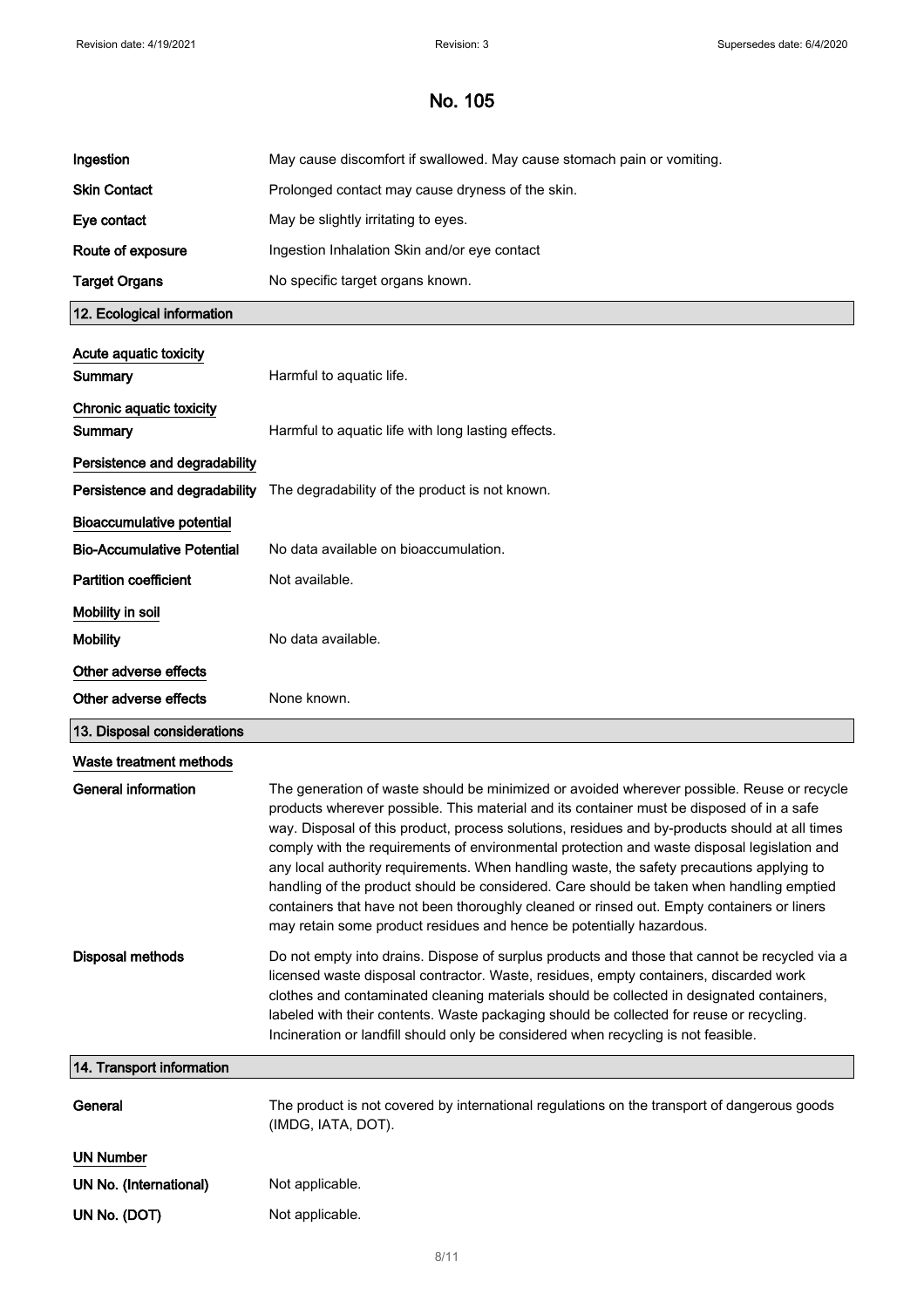| UN proper shipping name                                                                                                                                                 |                                                      |  |
|-------------------------------------------------------------------------------------------------------------------------------------------------------------------------|------------------------------------------------------|--|
| Proper shipping name<br>(International)                                                                                                                                 | Not applicable.                                      |  |
| Proper shipping name (DOT)                                                                                                                                              | Not applicable.                                      |  |
| Transport hazard class(es)                                                                                                                                              |                                                      |  |
| <b>Transport Labels</b><br>(International)                                                                                                                              | No transport warning sign required.                  |  |
| <b>DOT transport labels</b><br>No transport warning sign required.                                                                                                      |                                                      |  |
| Packing group                                                                                                                                                           |                                                      |  |
| Packing group (International)                                                                                                                                           | Not applicable.                                      |  |
| DOT packing group                                                                                                                                                       | Not applicable.                                      |  |
| <b>Environmental hazards</b>                                                                                                                                            |                                                      |  |
| <b>Environmentally Hazardous Substance</b><br>No.                                                                                                                       |                                                      |  |
| Special precautions for user                                                                                                                                            |                                                      |  |
| Not applicable.                                                                                                                                                         |                                                      |  |
| DOT reportable quantity                                                                                                                                                 | Not applicable.                                      |  |
| <b>DOT TIH Zone</b>                                                                                                                                                     | Not applicable.                                      |  |
| Transport in bulk according to<br>Annex II of MARPOL 73/78<br>and the IBC Code                                                                                          | Not applicable.                                      |  |
| 15. Regulatory information                                                                                                                                              |                                                      |  |
| <b>Regulatory References</b>                                                                                                                                            | OSHA Hazard Communication Standard 29 CFR §1910.1200 |  |
| <b>US Federal Regulations</b><br>SARA Section 302 Extremely Hazardous Substances Tier II Threshold Planning Quantities<br>None of the ingredients are listed or exempt. |                                                      |  |
| CERCLA/Superfund, Hazardous Substances/Reportable Quantities (EPA)<br>None of the ingredients are listed or exempt.                                                     |                                                      |  |
| <b>SARA Extremely Hazardous Substances EPCRA Reportable Quantities</b><br>None of the ingredients are listed or exempt.                                                 |                                                      |  |
| <b>SARA 313 Emission Reporting</b><br>The following ingredients are listed or exempt:                                                                                   |                                                      |  |
| zinc oxide<br>1.0%                                                                                                                                                      |                                                      |  |
| <b>CAA Accidental Release Prevention</b><br>None of the ingredients are listed or exempt.                                                                               |                                                      |  |

FDA - Essential Chemical

None of the ingredients are listed or exempt.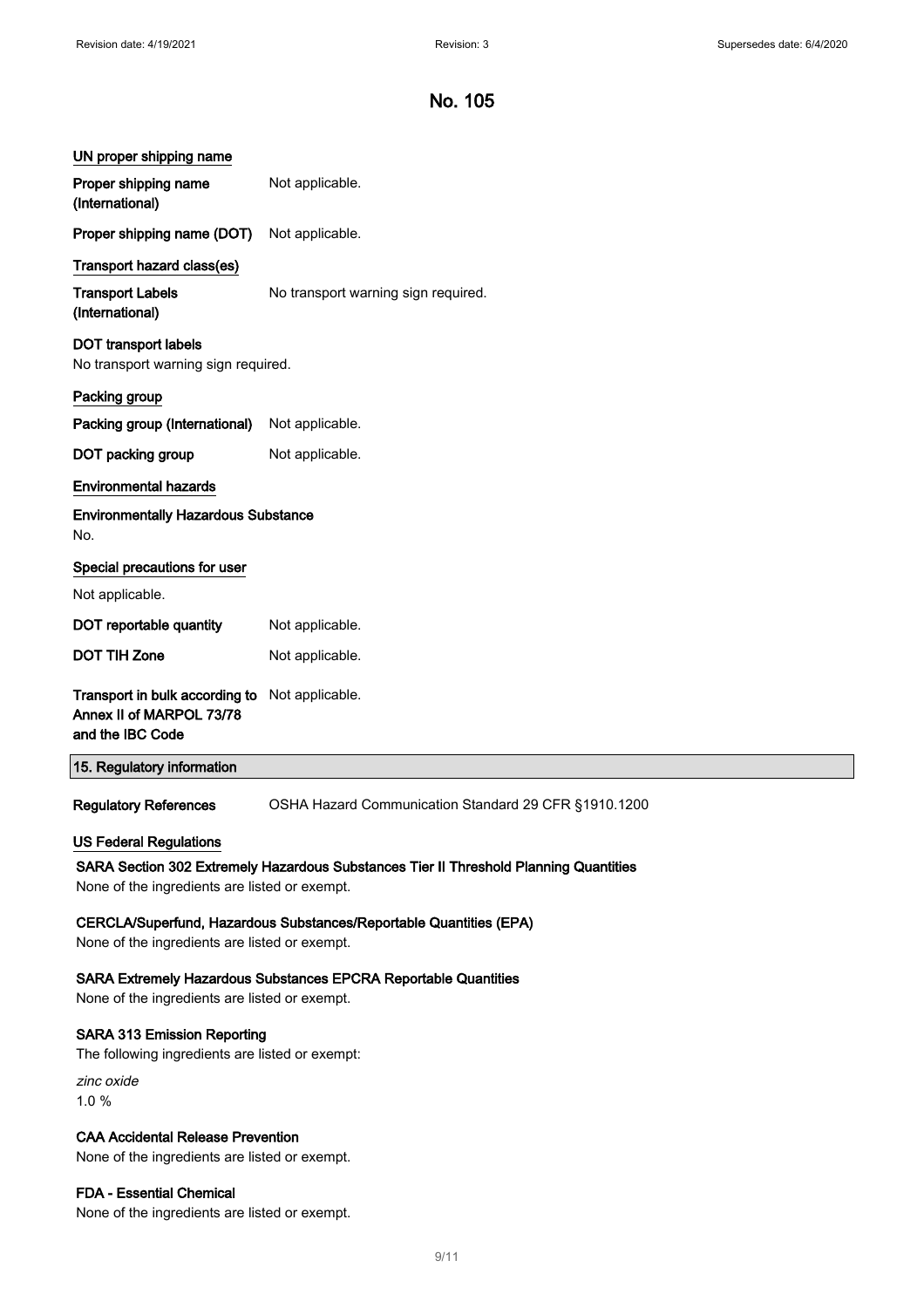### FDA - Precursor Chemical

None of the ingredients are listed or exempt.

## SARA (311/312) Hazard Categories

None of the ingredients are listed or exempt.

### OSHA Highly Hazardous Chemicals

None of the ingredients are listed or exempt.

### US State Regulations

## California Proposition 65 Carcinogens and Reproductive Toxins

None of the ingredients are listed or exempt.

### California Air Toxics "Hot Spots" (A-I)

The following ingredients are listed or exempt:

zinc oxide

## California Air Toxics "Hot Spots" (A-II)

None of the ingredients are listed or exempt.

### California Directors List of Hazardous Substances

The following ingredients are listed or exempt: zinc oxide

### Massachusetts "Right To Know" List

The following ingredients are listed or exempt: zinc oxide

### Rhode Island "Right To Know" List

The following ingredients are listed or exempt: zinc oxide

## Minnesota "Right To Know" List

The following ingredients are listed or exempt: zinc oxide

# New Jersey "Right To Know" List The following ingredients are listed or exempt:

zinc oxide

## Pennsylvania "Right To Know" List

The following ingredients are listed or exempt:

zinc oxide

### Inventories

US - TSCA All the ingredients are listed or exempt.

### US - TSCA 12(b) Export Notification

None of the ingredients are listed or exempt.

### 16. Other information